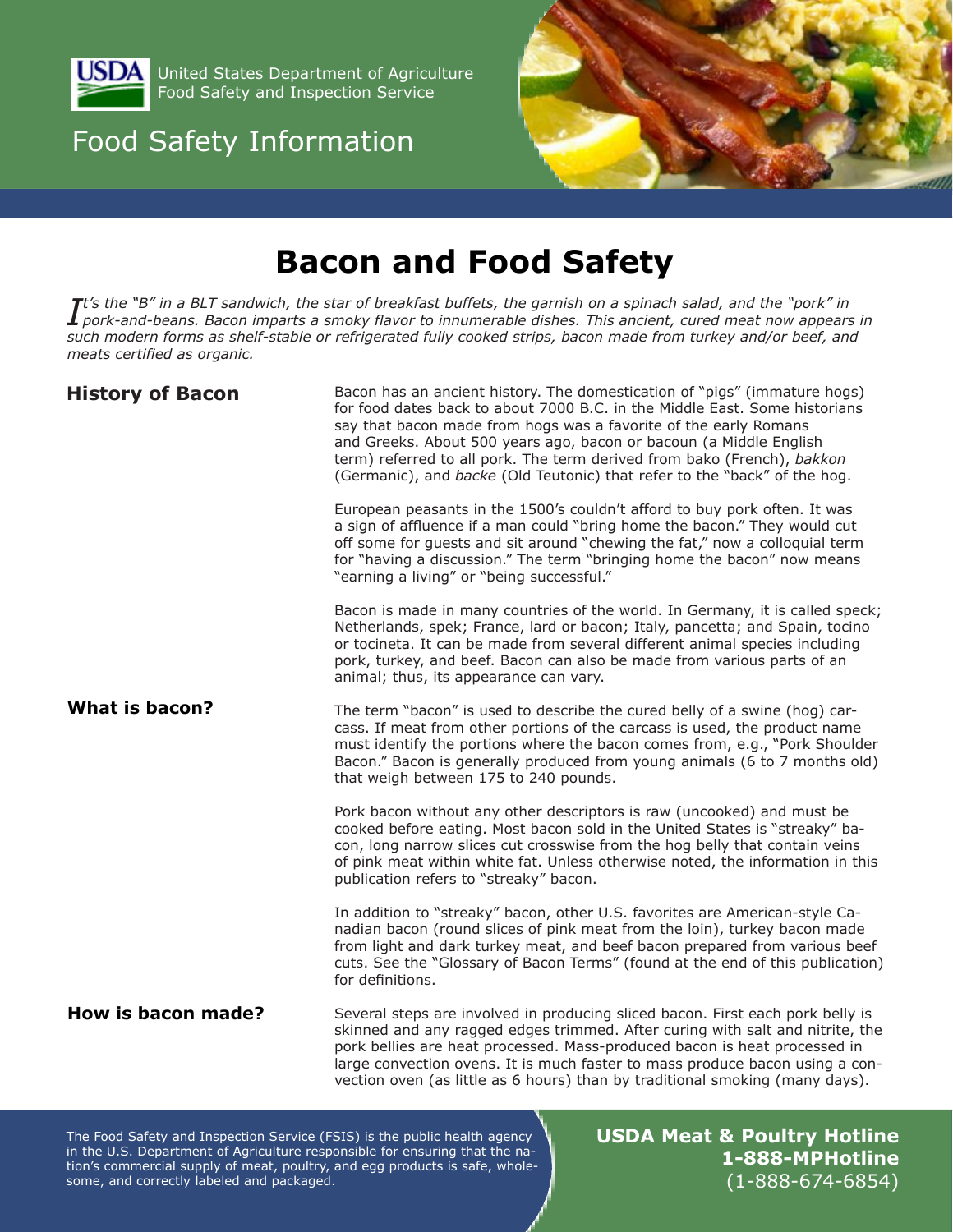**What are the methods of curing bacon? Can bacon be home cured? How is cooked bacon made shelf-stable? Is bacon "red" meat?** Bacon receives its smoke flavor from natural smoke obtained by smoldering wood chips or by spraying the bacon with a liquid smoke extract. After heat processing and smoking, the bacon must be chilled to below 40 °F before it is sliced. The majority of bacon is sliced before packaging. Because of the added salt and nitrite, bacon is far less perishable than other raw meat products. Even so, the chilling is done quickly to prevent bacterial growth and promote its shelf-life. According to FSIS regulations, the weight of cured pork bellies that are ready for slicing and labeling as "bacon" shall not exceed the weight of the fresh, uncured pork bellies. There are two primary methods of curing bacon: pumping and dry curing. Although less frequently used, FSIS still receives label applications for immersion-cured bacon. "Pumped" bacon has curing ingredients that are injected directly into the meat to speed up the curing process and add bulk. This type of mass-produced bacon is held for curing for 6 to 24 hours before being heated. If not properly drained, pumped bacon can exude white liquid during frying. "Dry-cured" bacon has a premeasured amount of cure mixture applied or rubbed onto the bacon belly surfaces, completely covering them. Additional cure may be rubbed in over a number of days, but the amount of added sodium nitrite cannot exceed 200 parts per million (ppm). After the curing phase, the bacon may be left to hang for up to 2 weeks in order for the moisture to be drawn out. Less time is needed if it is going to be smoked. Because of the lengthy processing time and labor required, dry-cured bacon is more expensive than the more mass-produced, pumped bacon. "Immersion-cured" bacon is placed in a brine solution containing salt, nitrite, and flavoring material or in a container with salt, nitrite, and flavoring material for 2 to 3 days. Sugar, honey, or maple syrup may be added to the brine. The meat must then be left to hang until it is cured. Yes, you can make bacon at home. For instructions, contact your local Extension Office or visit: http://muextension.missouri.edu/explore/agguides/ansci/g02528.htm To make bacon safe to store at room temperature (shelf stable), it is precooked in the plant to have a water activity at or below 0.85 to control Staphylococcus aureus. The cooked yield is 40% of the raw weight. "Bacon" can only be made from pork bellies, which are red meat by definition. Pork is classified as "livestock," and all livestock are considered "red meat." Bacon can also be made from other species of livestock (e.g., beef) and poultry (e.g., turkey). These types of bacon products require a descriptive name such as, "Beef Bacon-Cured and Smoked Beef Plate" and "Turkey Bacon-Cured Turkey Thigh Meat." Salt pork is not bacon. Although it is salted, it is much fattier, and, unlike bacon, it is not smoked. It is generally cut from the hog's belly or side. Because salt pork is so salty, cooks often blanch or soak it to extract some of the salt before using. Yes. Bacon is made with salt as a curing agent, and nitrite (but not nitrate) is the other most frequently used additive. Bacon may also contain other additives such as sugars, maple sugar, wood smoke, flavorings, and spices. Pumped bacon (see above) must also contain either ascorbate or sodium erythorbate (isoascorbate), which greatly reduces the formation of nitrosa-**Is "salt pork" the same as bacon? Does bacon contain additives?**

mines by accelerating the reaction of nitrite with the meat.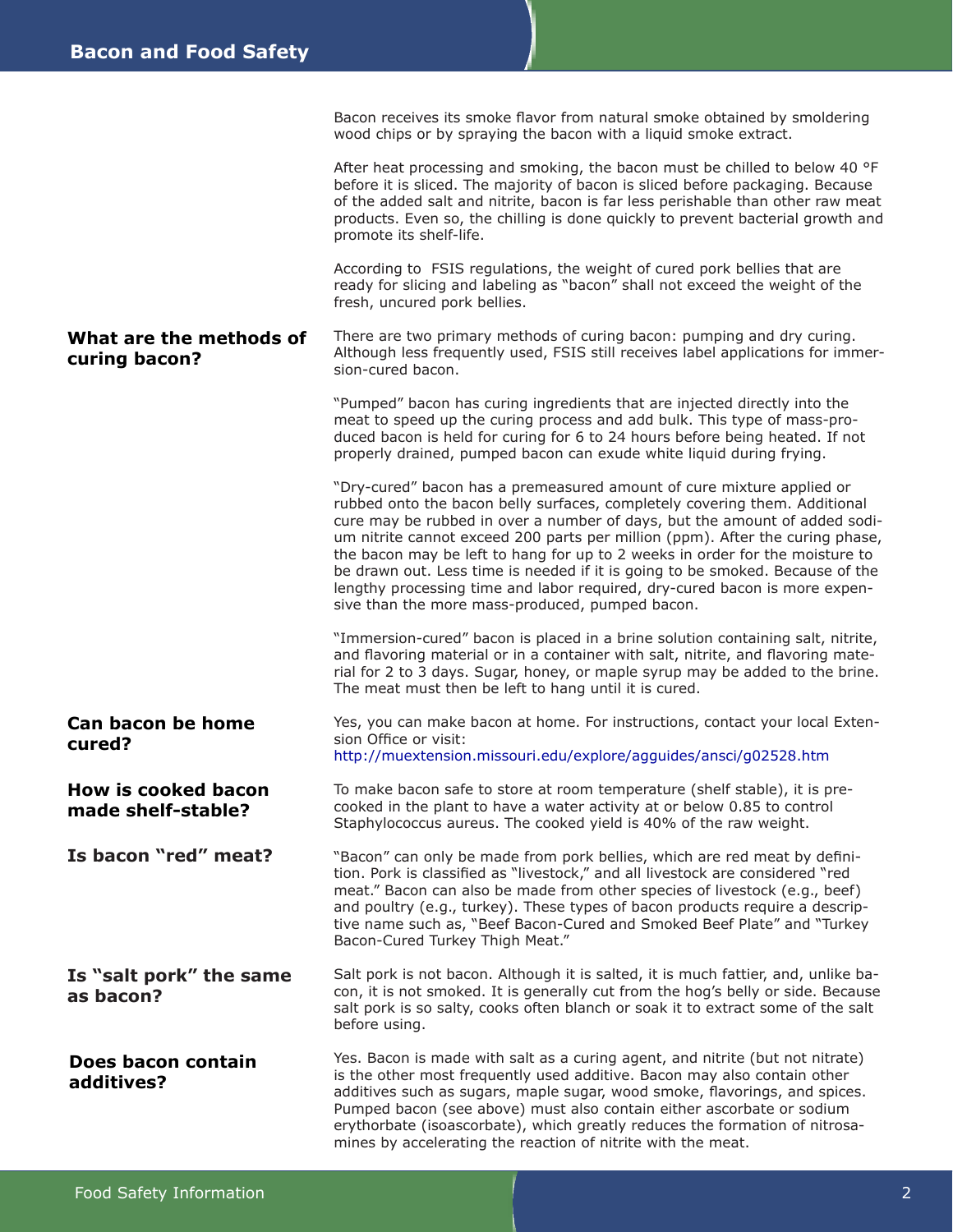#### **What are nitrosamines and what cooking methods minimize their formation?**

At certain levels, salt prevents the growth of some types of bacteria that spoil meat. Salt prevents bacterial growth either by directly inhibiting it or by its drying effect. Most bacteria require substantial amounts of moisture to live and grow.

Sodium nitrite produces the pink color (nitrosohemoglobin) in cured bacon. Nitrite also greatly delays the development of the Clostridium botulinum toxin (botulism); develops a cured-meat flavor; retards the development of rancidity, off-odors, and off-flavors during storage; and inhibits the development of a warmed-over flavor.

Sugar is added to reduce the harshness of salt. Spices and other flavorings are often added to achieve a characteristic "brand" flavor. Most, but not all, cured meat products are smoked after the curing process to impart a smoked meat flavor.

Under certain conditions not yet fully understood, the products from the natural breakdown of proteins known as "amines" can combine with nitrites to form compounds known as "nitrosamines." There are many different types of nitrosamines, most of which are known carcinogens in test animals.

Not all cured meat products contain nitrosamines; however, when present, they usually are in very minute amounts. Many variables influence nitrosamine levels: amount of nitrite added during processing, concentrations of amines in meat, type and amounts of other ingredients used in processing, actual processing conditions, length of storage, storage temperatures, method of cooking, and degree of doneness.

Researchers at the USDA's Agricultural Research Service (ARS) found that the addition of vitamin C (also known as ascorbate) and vitamin E (also known as tocopherol) reduced the levels of nitrosamines in fried bacon and in nitritecured products. The findings led to changes in Federal regulations and industry processing to minimize consumer exposure to nitrosamines. USDA now requires adding 550 ppm (parts per million) of either sodium ascorbate or sodium erythorbate to pumped bacon. This addition greatly reduces the amount of free nitrite and, thus, minimizes the formation of nitrosamines. This regulation is found in 9 Code of Federal Regulations (CFR) 424.22 (b)(1).

A bacon cooking study, "Effect of Frying and Other Cooking Conditions on Nitrosopyrrolidine Formation in Bacon" (Journal of Science, Vol. 39, pages 314-316), showed no evidence of nitrosamines in bacon fried at 210 °F for 10 minutes (raw), 210 °F for 15 minutes (medium well), 275 °F for 10 minutes (very light), or 275 °F for 30 minutes (medium well). But when bacon was fried at 350 °F for 6 minutes (medium well), 400 °F for 4 minutes (medium well), or 400 °F for 10 minutes (burned), some nitrosamines were found. Thus, well-done or burned bacon is potentially more hazardous than less welldone bacon. Also, bacon cooked by a microwave has less nitrosamine than fried bacon.

The USDA is responsible for monitoring the proper use of nitrite by meat processors. While sodium nitrite cannot exceed 200 ppm going into dry-cured bacon, sodium nitrite cannot exceed 120 ppm for both pumped and immersion-cured bacon. **How much nitrite can be** 

Bacon can be manufactured without the use of nitrite, but must be labeled "Uncured Bacon, No Nitrates or Nitrites added" and bear the statement "Not Preserved, Keep Refrigerated Below 40 °F At All Times" -- unless the final product has been dried according to USDA regulations, or if the product contains an amount of salt sufficient to achieve an internal brine concentration of 10% or more, the label does not have to carry the handle statement of "Not Preserved, Keep Refrigerated below \_\_\_ etc. Recent research studies have shown for products labeled as uncured, certain ingredients added during **Can bacon be made without the use of nitrite?** 

**used in curing bacon?**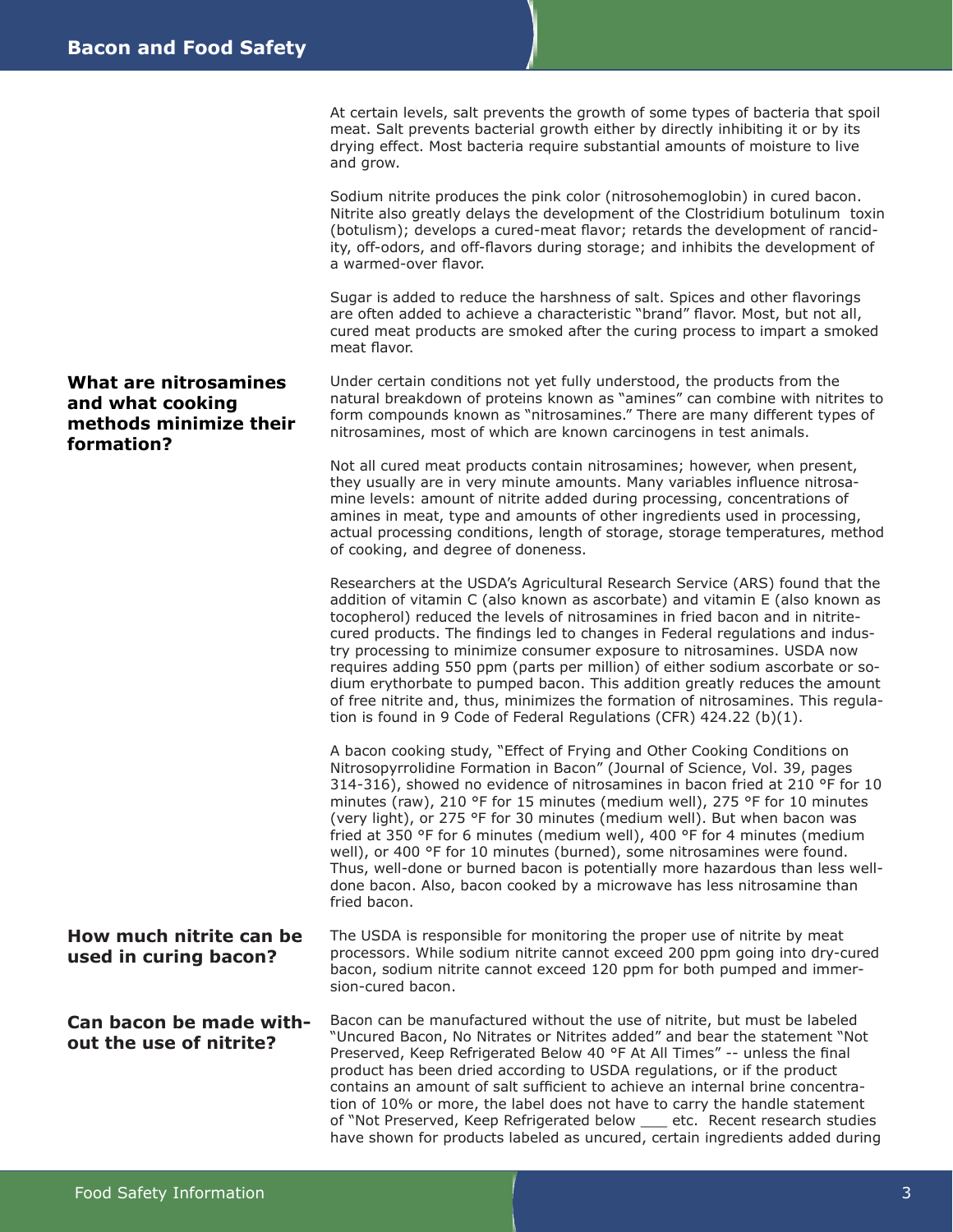|                                                                                        | formulation can naturally produce small amounts of nitrates in bacon and,<br>therefore, have to be labeled with the explanatory statement "no nitrates or<br>nitrites added except for those naturally occurring in ingredients such as cel-<br>ery juice powder, parsley, cherry powder, beet powder, spinach, sea salt etc."                                                                                                                                                 |  |
|----------------------------------------------------------------------------------------|--------------------------------------------------------------------------------------------------------------------------------------------------------------------------------------------------------------------------------------------------------------------------------------------------------------------------------------------------------------------------------------------------------------------------------------------------------------------------------|--|
| Is bacon inspected and<br>graded?                                                      | All bacon found in retail stores is either USDA inspected for wholesomeness<br>or inspected by State systems that have standards equal to the Federal gov-<br>ernment. Each animal, from which the bacon is made, is inspected for signs<br>of disease. The "Inspected and Passed by USDA" seal ensures the bacon is<br>wholesome.                                                                                                                                             |  |
|                                                                                        | Bacon is not graded.                                                                                                                                                                                                                                                                                                                                                                                                                                                           |  |
| <b>Can hormones and</b><br>antibiotics be used in<br>pork from which bacon is<br>made? | No hormones are used in the raising of hogs. Hormones are not permitted in<br>pork by Federal regulations; therefore, bacon cannot have added hormones.                                                                                                                                                                                                                                                                                                                        |  |
|                                                                                        | Antibiotics may be given to prevent or treat disease in hogs. A "withdrawal"<br>period is required from the time antibiotics are administered until it is legal<br>to slaughter the animal. This is so residues can exit the animal's system and<br>won't be in the meat.                                                                                                                                                                                                      |  |
|                                                                                        | FSIS randomly samples pork at slaughter and tests for residues. Data from<br>this monitoring program have shown a very low percentage of residue viola-<br>tions.                                                                                                                                                                                                                                                                                                              |  |
| <b>What foodborne</b><br>organisms are associated<br>with pork?                        | Pork, like other raw animal muscle foods, frequently contains bacterial patho-<br>gens. Some other foodborne pathogenic microorganisms that can be found<br>in pork, as well as other meats and poultry, are Salmonella, Staphylococcus<br>aureus, Toxoplasmosis gondii, Campylobacter, Yersinia enterocolitica, and<br>Listeria monocytogenes. They all can be destroyed by cooking.                                                                                          |  |
|                                                                                        | Humans may contract trichinosis (caused by the parasite, Trichinella spira-<br>lis) by eating undercooked pork. Much progress has been made in reducing<br>trichinosis in grain-fed hogs, and cases in humans have greatly declined since<br>1950.                                                                                                                                                                                                                             |  |
| Can the term "natural"<br>be used on bacon?                                            | Yes, bacon can be labeled as "natural" if the bacon is "uncured." This means<br>the bacon does not contain nitrites or nitrates as direct additive curing<br>agents. Therefore, the bacon would meet the definition for "natural" (mini-<br>mally processed, no artificial ingredients) and can be labeled as "Natural* Un-<br>cured Bacon (No Nitrates or Nitrites Added, Not Preserved, Keep Below 40 °F<br>At All Times), *Minimally Processed, No Artificial Ingredients." |  |
| Can the term "organic"<br>be used on bacon?                                            | Yes, if the bacon is made from certified organic meat or poultry, the bacon<br>can be labeled "organic."                                                                                                                                                                                                                                                                                                                                                                       |  |
| Is a nutrition facts panel<br>required on bacon?                                       | Generally, a nutrition facts panel is required on both cooked and raw bacon<br>products.                                                                                                                                                                                                                                                                                                                                                                                       |  |
| Is a safe handling label<br>required on bacon?                                         | Yes, FSIS requires safe handling instructions on packages of bacon and all<br>other raw or partially cooked meat and poultry products as part of a compre-<br>hensive effort to protect consumers from foodborne illness.                                                                                                                                                                                                                                                      |  |
| Can turkey bacon contain<br>pork?                                                      | Yes, it is possible for turkey bacon to contain pork, but it must be included on<br>the label (either in the name or in the ingredients statement). All ingredients<br>used in the manufacture of a meat product must be listed in the ingredient<br>statement on the package.                                                                                                                                                                                                 |  |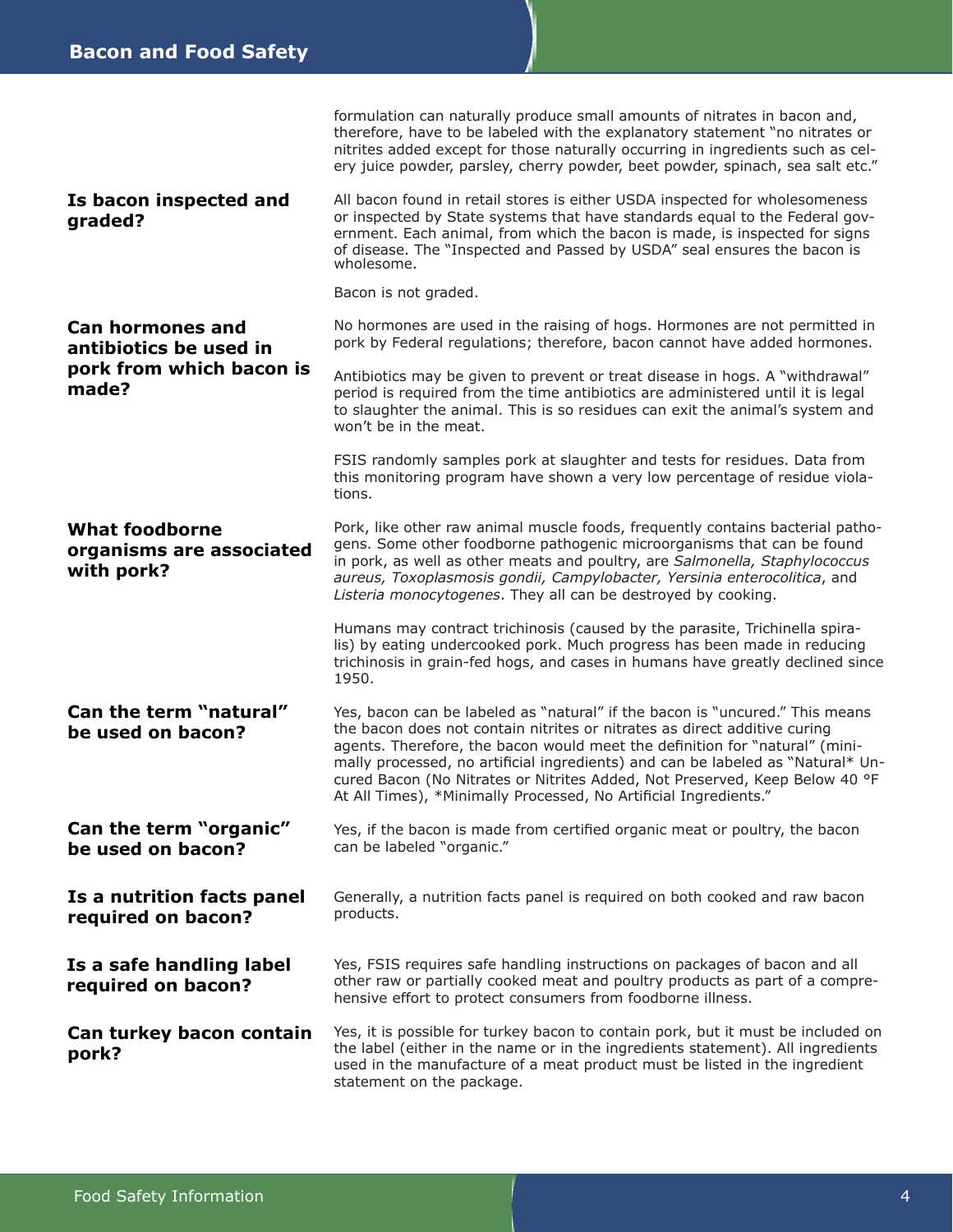| Are "bacon bits" made<br>from pork?            | "Bacon bits" are made from 100% real bacon. These products are inspected<br>by USDA. The label and ingredient statement on the jars and resealable<br>pouches will display the product information. For comparison, 1 tablespoon of<br>real bacon bits is equivalent to 1 1/2 strips of bacon.                                                                                                                                                                                                                                            |  |  |  |  |
|------------------------------------------------|-------------------------------------------------------------------------------------------------------------------------------------------------------------------------------------------------------------------------------------------------------------------------------------------------------------------------------------------------------------------------------------------------------------------------------------------------------------------------------------------------------------------------------------------|--|--|--|--|
|                                                | Imitation products are made from a soy-based product that have a bacon<br>texture and flavor, but are kosher and vegetarian. Soy-based products are<br>inspected by FDA. Companies should not be using the term "bacon" on prod-<br>ucts not made from pork bellies.                                                                                                                                                                                                                                                                      |  |  |  |  |
| <b>Dating of Bacon</b>                         | Product dating (i.e., applying "sell-by" or "use-by" dates) is not required by<br>Federal regulations. However, many stores and processors may voluntarily<br>choose to date packages of bacon. Use or freeze products with a "sell-by"<br>date within 7 days of purchase. If the manufacturer has determined a "use-<br>by" date, observe it. It's always best to buy a product before its date expires.<br>It's not important if a date expires after freezing bacon because all foods stay<br>safe while frozen.                       |  |  |  |  |
| What should you look for<br>when buying bacon? | When buying bacon, look for slices with long veins of lean pink meat and a<br>relatively small amount of fat. If the package bears an expiration date, pur-<br>chase the package before the date expires.                                                                                                                                                                                                                                                                                                                                 |  |  |  |  |
| Should bacon be rinsed<br>before cooking?      | Washing raw bacon before cooking it is not recommended. Any bacteria that<br>might be present on the surface would be destroyed by cooking.                                                                                                                                                                                                                                                                                                                                                                                               |  |  |  |  |
| <b>How to Handle Bacon</b><br><b>Safely</b>    | <b>RAW BACON</b><br>Select the bacon just before checking out at the supermarket register.<br>$\bullet$<br>Take the bacon home immediately and refrigerate it at 40 °F or below.<br>$\bullet$<br>Use within 7 days or freeze (0 $\degree$ F).<br>$\bullet$                                                                                                                                                                                                                                                                                |  |  |  |  |
|                                                | <b>COOKED BACON PRODUCTS</b><br>Read the product label for handling instructions.<br>For refrigerated, cooked bacon, select it just before checking out at the<br>$\bullet$<br>supermarket register.<br>Take the bacon home immediately and refrigerate it at 40 °F or below.<br>$\bullet$<br>For shelf-stable, cooked bacon, store the product at 85 °F or below. Re-<br>$\bullet$<br>frigerate after opening.<br>Observe the manufacturer's recommended "use-by" date.                                                                  |  |  |  |  |
| <b>How to Thaw Bacon</b><br><b>Safely</b>      | There are three safe ways to thaw bacon: in the refrigerator, in cold water,<br>and in the microwave. Never defrost bacon on the kitchen counter or at room<br>temperature.                                                                                                                                                                                                                                                                                                                                                               |  |  |  |  |
|                                                | In the Refrigerator: It's best to plan ahead for slow, safe thawing in the re-<br>frigerator. After defrosting bacon by this method, it will be safe in the refrig-<br>erator for 7 days before cooking. If you decide not to use the bacon during<br>this time, you can safely refreeze it without cooking it first.                                                                                                                                                                                                                     |  |  |  |  |
|                                                | In Cold Water: This method is faster than refrigerator thawing. The food<br>must be in a leak-proof package or plastic bag. If the bag leaks, bacteria<br>from the air or surrounding environment could be introduced into the food.<br>Also, the bacon may absorb water, resulting in a watery product. Submerge<br>the bag in cold tap water, changing the water every 30 minutes so it contin-<br>ues to thaw. A one-pound package of bacon may thaw in an hour or less. If<br>thawed completely, the food must be cooked immediately. |  |  |  |  |
|                                                | In the Microwave: When thawing bacon in the microwave, plan to cook<br>it immediately after thawing because some areas of the food may become<br>warm and begin to cook during microwaving. Holding partially cooked food is<br>not recommended because any bacteria present will not be destroyed.                                                                                                                                                                                                                                       |  |  |  |  |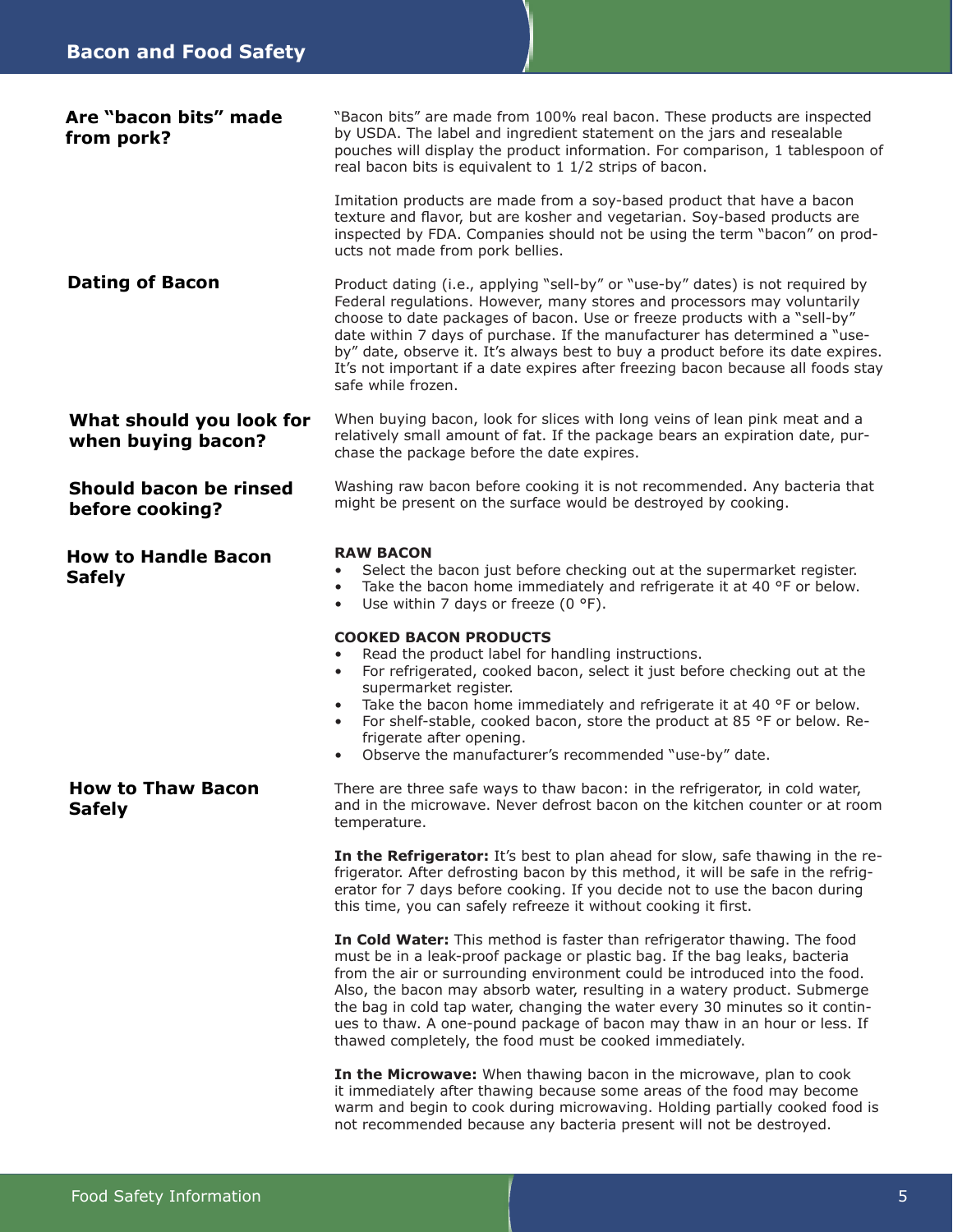|                                                | Foods defrosted in the microwave or by the cold water method should be<br>cooked before refreezing because they may have been held at temperatures<br>above 40 °F, where bacteria can multiply.                                                                                                |
|------------------------------------------------|------------------------------------------------------------------------------------------------------------------------------------------------------------------------------------------------------------------------------------------------------------------------------------------------|
|                                                | It is safe to cook bacon from the frozen state.                                                                                                                                                                                                                                                |
| To what temperature<br>should bacon be cooked? | It's very difficult to determine the temperature of a thin piece of meat such<br>as bacon, but if cooked crisp, it should have reached a safe temperature.<br>Cooked, cured meat such as bacon can remain pink due to its curing agents,<br>even when the meat has reached a safe temperature. |
| <b>Partial Cooking</b>                         | Never brown or partially cook raw bacon and then refrigerate to finish cook-<br>ing later. This is because any bacteria present will not be destroyed. Cook<br>bacon completely before removing it from the heat source.                                                                       |
| <b>Safe Cooking</b>                            | The three main ways to cook bacon are in a skillet or pan on the stove, in<br>a conventional oven, or in the microwave. The length of time to cook bacon<br>depends upon the type and thickness of the bacon, the heat used, and the<br>desired crispness.                                     |
| How can precooked<br>bacon be reheated?        | While it is safe to eat precooked bacon from the package, you may desire<br>to reheat it. To reheat, follow the package directions or place the strips on a<br>microwave-safe plate or a paper towel and microwave for about 10 seconds<br>per strip.                                          |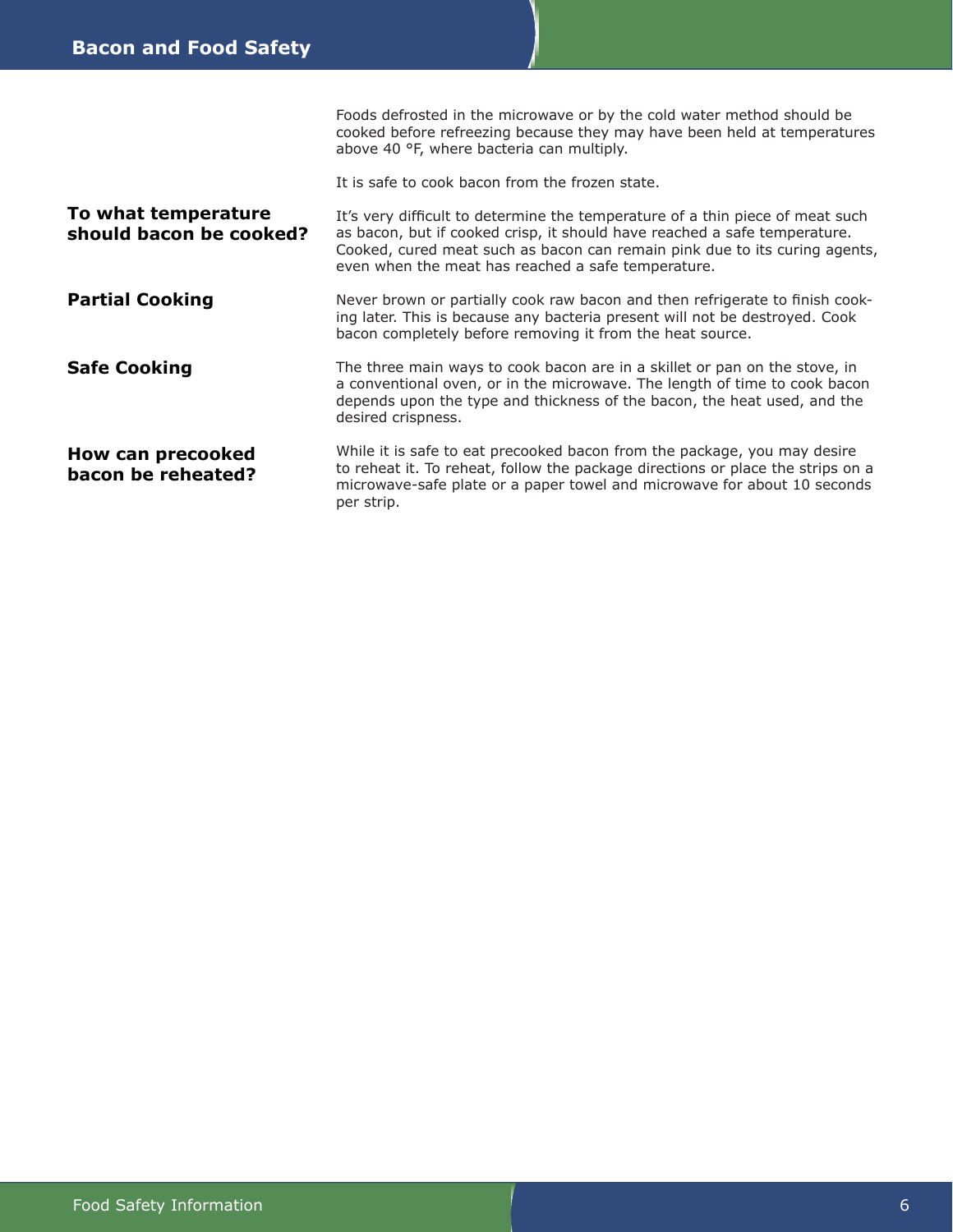## **HOME STORAGE OF BACON PRODUCTS**

These short, but safe, time limits compiled from a variety of sources will help keep refrigerated bacon from spoiling or becoming dangerous to eat. Because freezing keeps food safe indefinitely, recommended storage times are for quality only.

| <b>PRODUCT</b>                               | <b>PANTRY</b>                                                                                | <b>REFRIGERATOR</b><br>40 °F or below                                                                                 | <b>FREEZER</b><br>0 °F or below |
|----------------------------------------------|----------------------------------------------------------------------------------------------|-----------------------------------------------------------------------------------------------------------------------|---------------------------------|
| Salt pork                                    | Not applicable (N/A)                                                                         | 1 month                                                                                                               | 4 to 6 months                   |
| Bacon                                        | N/A                                                                                          | 7 days                                                                                                                | 4 months                        |
| Beef bacon                                   | N/A                                                                                          | 7 days                                                                                                                | 4 months                        |
| Canadian bacon, sliced                       | N/A                                                                                          | 3 to 4 days                                                                                                           | 4 to 8 weeks                    |
| Poultry bacon                                | N/A                                                                                          | 7 days                                                                                                                | 4 months                        |
| Pancetta                                     | N/A                                                                                          | 7 days                                                                                                                | 4 months                        |
| Dry-cured sliced bacon                       | 10 days without<br>refrigeration                                                             | 4 weeks in the<br>refrigerator                                                                                        | 3 months                        |
| Dry-cured slab bacon                         | 3 weeks without<br>refrigeration                                                             | 4 to 6 weeks in the<br>refrigerator                                                                                   | 3 months                        |
| Bacon cured without<br>nitrites              | N/A                                                                                          | 3 weeks in the<br>refrigerator                                                                                        | 6 months                        |
| Leftover cooked bacon,<br>cooked by consumer | N/A                                                                                          | 4 to 5 days                                                                                                           | 1 month                         |
| Baby food with fresh<br>bacon                | Observe "use-by" date.                                                                       | 2 to 3 days after opening<br>(leftovers not heated)                                                                   | 1 month                         |
| Cooked bacon,<br>purchased shelf stable      | Unopened in the pantry<br>(stored below 85 °F)<br>until the "use-by" date<br>on the package. | After opening, refrigerate<br>and use within 5 to<br>14 days. See product<br>package for specific<br>recommendations. | 3 months                        |
| Cooked bacon,<br>purchased<br>refrigerated   | Observe manufacturer's<br>"use-by" date.                                                     | Observe manufacturer's<br>"use-by" date.                                                                              | 3 months for best<br>quality    |
| Canned bacon in pantry                       | 2 to 5 years in pantry                                                                       | 3 to 4 days after opening                                                                                             | 2 to 3 months<br>after opening  |
| Bacon bits, made with<br>real bacon          | Unopened in pantry,<br>good until "sell-by" date                                             | After opening, refrigerate<br>up to 6 weeks.                                                                          | 1 to 2 months                   |
| Imitation bits (made<br>with soy)            | 4 months in pantry                                                                           | Refer to jar for<br>refrigerator storage.                                                                             | Not necessary for<br>safety     |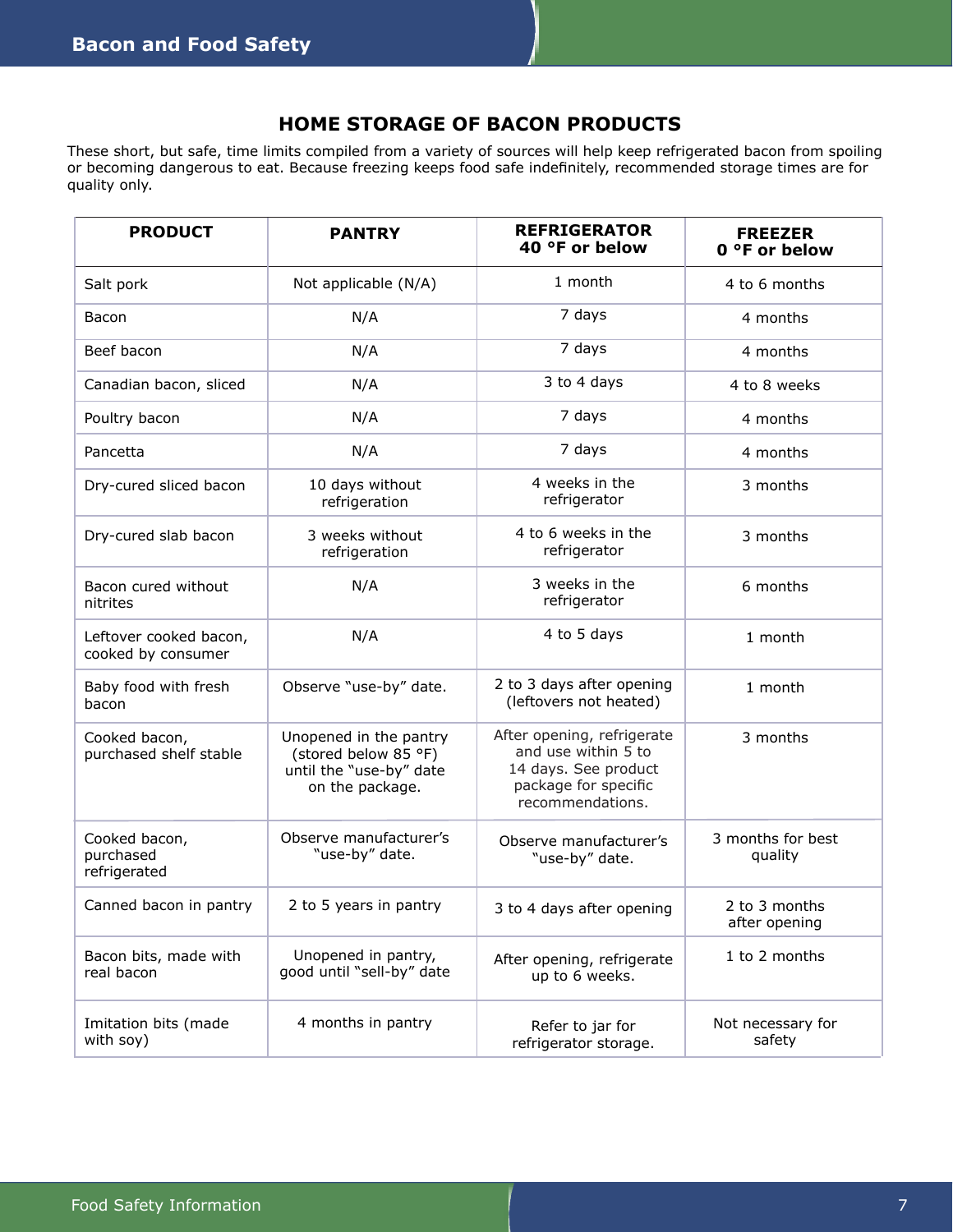### **GLOSSARY OF BACON TERMS**

**BABY FOOD WITH FRESH BACON:** Bacon without nitrites must be shown in the ingredients statement as bacon (water, salt, sugar, etc., without nitrates or nitrites). Nitrites and nitrates are not acceptable in baby and toddler foods. (Nitrate is prohibited in all bacon.)

**BACK BACON** (United Kingdom): Most bacon consumed in the U.K. is back bacon (also called short back bacon). The cut comes from the loin in the middle of the back of the animal. It is a lean, meaty cut of bacon, with relatively less fat compared to other cuts.

**BACK RASHERS** (Irish): Pork bacon made from the meat on the back of the pig. This type of bacon is part of a traditional Irish breakfast.

**BACON:** The cured belly of a swine (hog) carcass. If meat from other portions of the carcass is used, the product name must be qualified to identify the portions, e.g., "Pork Shoulder Bacon."

**BACON AND PORK SAUSAGE:** Product is formulated with a high percentage of bacon (usually bacon ends and pieces) with at least 20% pork.

**BACON ARKANSAS** and **ARKANSAS STYLE BACON:** Product which is identified as "Arkansas Bacon" or "Arkansas Style Bacon" is produced from the pork shoulder blade Boston roast. The pork shoulder blade Boston roast includes the porcine muscle, fat, and bone; cut interior of the second or third thoracic vertebra; posterior of the atlas joint (first cervical vertebra); and dorsal of the center of the humerus bone.

For "Arkansas Bacon," the neck bones and rib bones are removed by cutting close to the underside of those bones. The blade bone (scapula) and the dorsal fat covering, including the skin (clear plate), are removed, leaving no more than one-quarter inch of fat covering the roast. The meat is then dry cured with salt, sugar, nitrites, and spices, and smoked with natural smoke.

The meat may not be injected or soaked in curing brine, nor may any artificial or liquid smoke be applied to the meat. Product that is prepared outside the state of Arkansas, but in the manner prescribed, may be identified as "Arkansas Style Bacon." The true product name must be shown as "Boneless Cured Pork Shoulder Butt."

**BACON (CANNED - PASTEURIZED):** A shelf-stable item, which must have at least 7% brine concentration.

**BACON (COOKED):** Not to yield more than 40% bacon — 60% shrink required. BHA and BHT may be used as antioxidants in precooked bacon at level of 0.01% individually or 0.02% collectively, based on fat content. TBHQ (tertiary butylhydroquinone) can be used in products as an antioxidant (reduces the damage from oxygen) in combination with the preservatives BHT (butylated hydroxytoluene) and BHA (butylated hydroxyanisole), but it can not be used alone except in cooked bacon.

**BACON-LIKE PRODUCTS:** Bacon-like products, including poultry bacon, labeled with "bacon" in the name must follow the same requirements as those applied to pork bacon. These requirements include, but are limited to, limits on restricted ingredients and the requirement that the bacon must return to "green weight" (see below).

**BACON PRODUCTS:** The bacon products intended for further cooking before consumption, i.e., slab bacon for deli slicing, can be labeled "certified," "roasted," or "partially cooked" provided the product is cooked to 148 °F and the labeling clearly indicates the product is intended to be further cooked before consumption.

**BEEF BACON:** Beef bacon is a cured and smoked beef product sliced to resemble regular bacon. It is prepared from various beef cuts and offered with a variety of coined names, including "Breakfast Beef," "Beef Bacon," etc. A common or usual name is required, e.g., "Cured and Smoked Beef Plate," and should be shown contiguous to the coined name.

**CANADIAN BACON:** In the United States, "Canadian" bacon is plain lean "back bacon" (see above) made from the loin, and it is trichina treated. It is simply called "back bacon" in Canada, where "Canadian bacon" is traditionally unsmoked back bacon that has been sweet pickle cured and coated in yellow cornmeal. This variation is also known as peameal bacon because, in times past, a mixture of ground yellow peas was used for coating to improve curing and shelf-life.